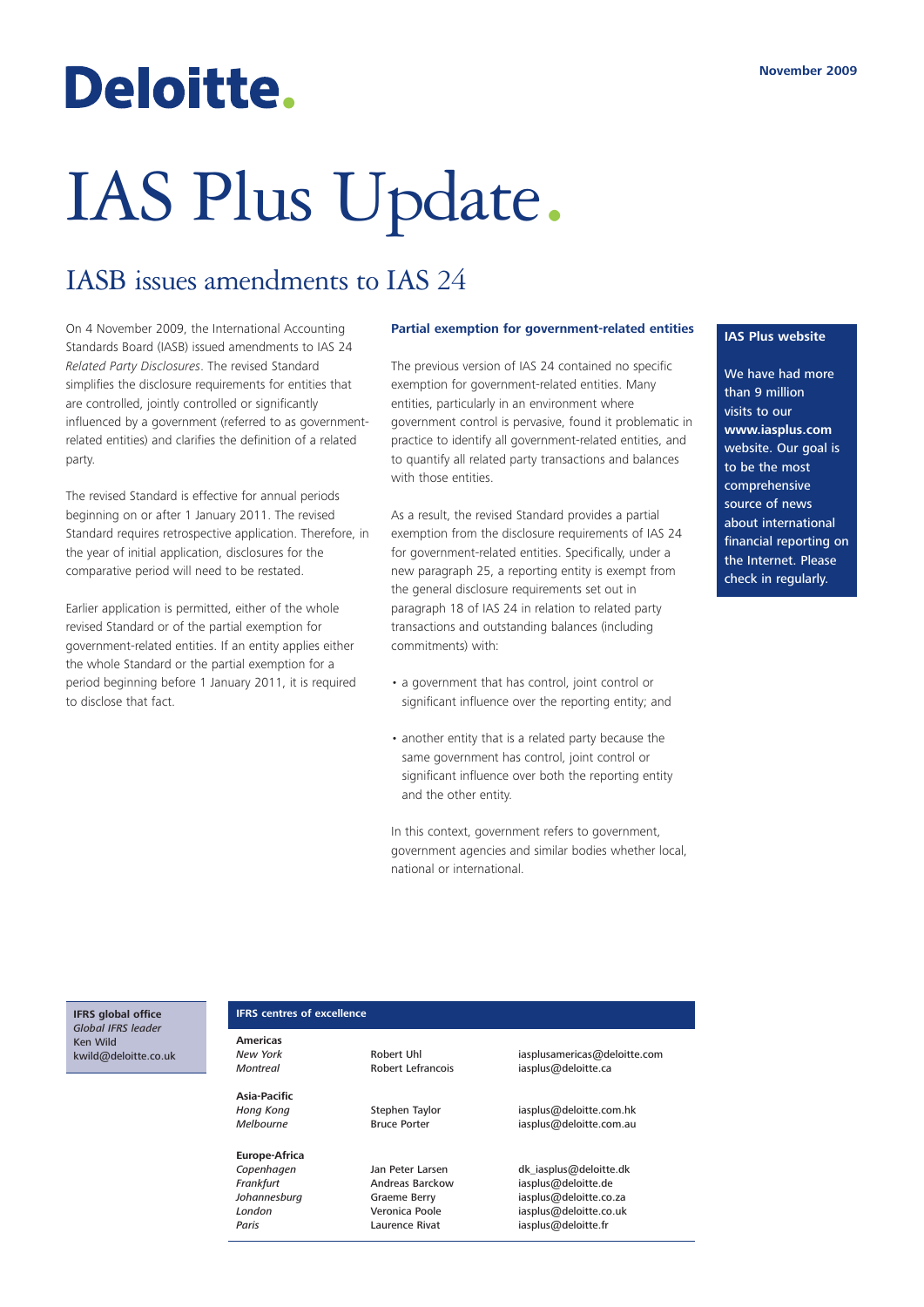#### **Example 1 – Exemption from the general disclosures under IAS 24**



Government G directly or indirectly controls Entities I and II and Entities A, B, C and D.

In the financial statements of Entity A, the exemption in paragraph 25 applies to:

- transactions with Government G; and
- transactions with Entities I and II and Entities B, C and D.

However, where a reporting entity is exempt from the general disclosure requirements in accordance with paragraph 25, the revised Standard requires the reporting entity to disclose the following information about the transactions and related outstanding balances, as set out in a new paragraph 26:

- the name of the government and the nature of its relationship with the reporting entity (i.e. control, joint control or significant influence);
- the following information in sufficient detail about:
- the nature and amount of each individually significant transaction; and
- for other transactions that are collectively, but not individually, significant, a qualitative or quantitative indication of their extent.

Regarding the level of detail to be disclosed in relation to transactions that are collectively (but not individually) significant, the revised Standard states that the closeness of the related party relationship and other factors relevant in establishing the level of significance of the transaction should be considered. Examples of factors to be considered are whether the transaction:

- is significant in terms of size:
- is carried out on non-market terms;
- is beyond normal day-to-day business operations (e.g. purchases and sales of businesses);
- The diagram below illustrates the exemption. • has been disclosed to regulatory or supervisory authorities;
	- has been reported to the senior management; and
	- requires shareholders' approval.

The revised Standard contains some illustrative examples in relation to the application of the revised requirements (see paragraph IE3 in the *Illustrative Examples* of IAS 24 for details).

#### **Revised definition of a related party**

The revised definition of a related party is set out in full in the Appendix to this newsletter. The revised Standard simplifies the definition of a related party, clarifies its intended meaning and eliminates a number of inconsistencies. The following are some examples of related parties under the revised Standard.

#### **Situation 1 – Person as an investor**



Person X has control or joint control over Entity A. Person X has control, joint control or significant influence over Entity B.

The revised Standard states that Entity A and Entity B are related parties for the purposes of the financial statements of both entities.

#### **Situation 2 – Two associates of an investor**



Entity C and Entity D are associates of Investor J.

The revised Standard makes it clear that Entity C and Entity D are not related parties of each other. The Board explained in the Basis for Conclusions that common investment in two associates is not sufficient to conclude that the two associates are related parties.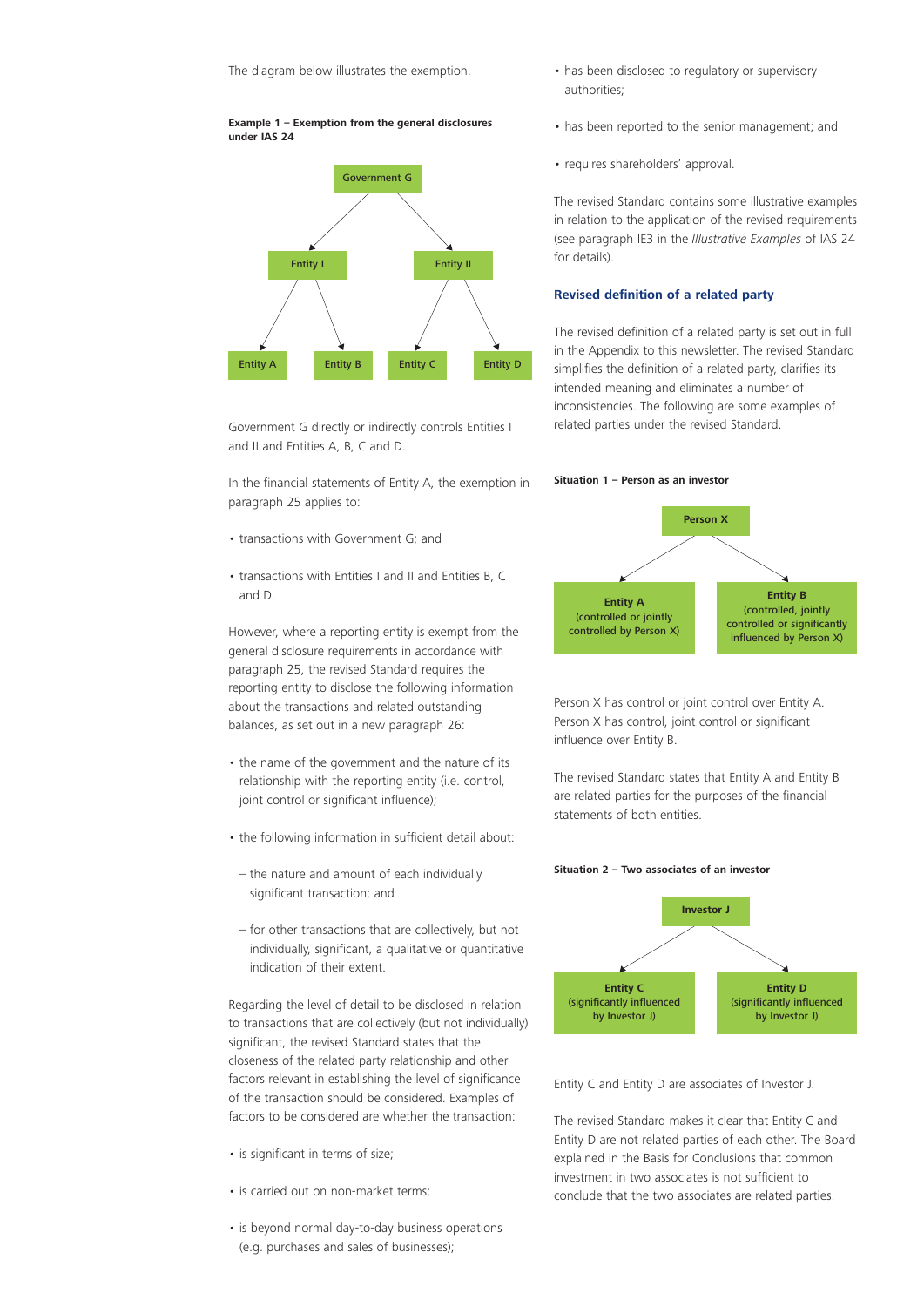**Situation 3 – Investments of members of key management personnel** 



Entity G is controlled or jointly controlled by Person X. Person X is a member of the key management personnel of Entity F.

Under the revised Standard, Entity F (i.e. the entity managed by Person X) is a related party of Entity G for the purposes of the financial statements of Entity G. The IASB noted that the previous version of IAS 24 treated some investees of the key management personnel of a reporting entity as related parties to the reporting entity. However, the previous version of the Standard did not include the reciprocal of such a situation. Therefore, to remove the inconsistency, the definition of a related party has been revised to ensure that Entity F and Entity G are treated as related parties in the financial statements of Entity F and Entity G.

Note: The outcome will be the same if Person X is a member of key management personnel of Entity E and not Entity F.





Person X and Person Y are husband and wife. Person X has control or joint control over Entity H while Person Y has control, joint control or significant influence over Entity I.

The revised Standard states that Entity H and Entity I are related parties for the purposes of the financial statements of both entities.

In addition, the revised Standard states that, in relation to the definition of a related party, references to "an associate" and "a joint venture" include subsidiaries of the associate and subsidiaries of the joint venture.

Therefore, an associate's subsidiary and the investor that has significant influence over the associate are related to each other.

#### **Appendix**

#### Revised definition of a related party

A *related party* is a person or entity that is related to the entity that is preparing its financial statements (in IAS 24 referred to as the 'reporting entity').

- (a) A person or a close member of that person's family is related to a reporting entity if that person:
	- (i) has control or joint control over the reporting entity;
	- (ii) has significant influence over the reporting entity; or
	- (iii) is a member of the key management personnel of the reporting entity or of a parent of the reporting entity.
- (b) An entity is related to a reporting entity if any of the following conditions applies:
	- (i) The entity and the reporting entity are members of the same group (which means that each parent, subsidiary and fellow subsidiary is related to the others).
	- (ii) One entity is an associate or joint venture of the other entity (or an associate or joint venture of a member of a group of which the other entity is a member).
	- (iii) Both entities are joint ventures of the same third party.
	- (iv) One entity is a joint venture of a third entity and the other entity is an associate of the third entity.
	- (v) The entity is a post-employment benefit plan for the benefit of employees of either the reporting entity or an entity related to the reporting entity. If the reporting entity is itself such a plan, the sponsoring employers are also related to the reporting entity.
	- (vi) The entity is controlled or jointly controlled by a person identified in (a).
	- (vii) A person identified in (a)(i) has significant influence over the entity or is a member of the key management personnel of the entity (or of a parent of the entity).